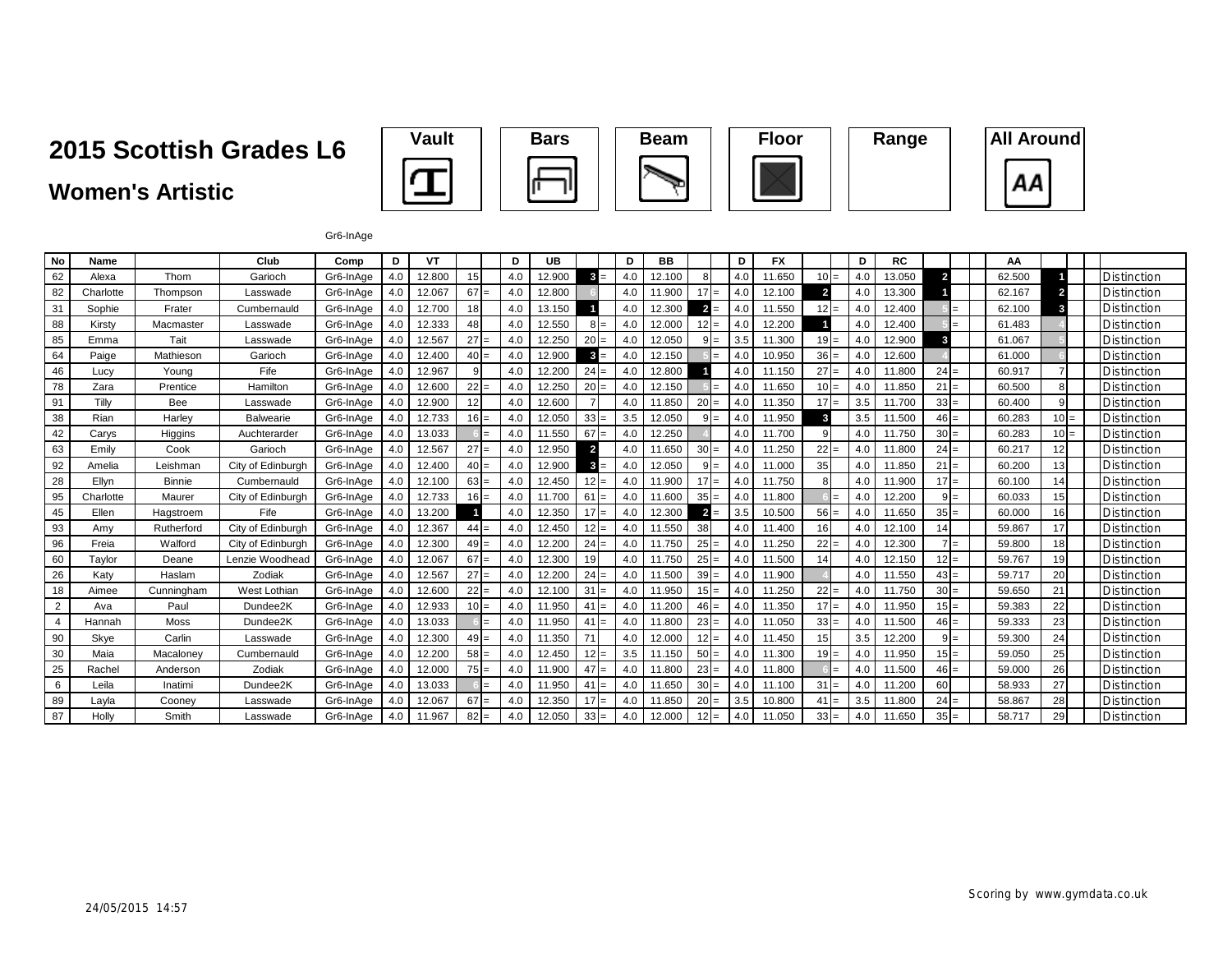|                | 2015 Scottish Grades L6 |               | <b>Vault</b>      |           |     | <b>Bars</b> |                |     | <b>Beam</b> |           |     | <b>Floor</b> |                |     | Range  |                 |     |        | <b>All Around</b> |        |        |        |                    |
|----------------|-------------------------|---------------|-------------------|-----------|-----|-------------|----------------|-----|-------------|-----------|-----|--------------|----------------|-----|--------|-----------------|-----|--------|-------------------|--------|--------|--------|--------------------|
|                | <b>Women's Artistic</b> |               |                   |           |     |             |                |     |             |           |     |              |                |     |        |                 |     |        |                   |        |        |        |                    |
| 59             | Emily                   | McClymont     | Lenzie Woodhead   | Gr6-InAge | 4.0 | 12.467      | $34 =$         | 4.0 | 12.100      | $31 =$    | 3.5 | 11.050       | $54 =$         | 4.0 | 11.150 | $27 =$          | 4.0 | 11.900 | $17 =$            | 58.667 |        | 30     | <b>Distinction</b> |
| 44             | Harriet                 | Wilson        | Auchterarder      | Gr6-InAge | 4.0 | 13.133      | $\overline{2}$ | 4.0 | 12.250      | $20 =$    | 4.0 | 11.350       | 44             | 3.5 | 10.400 | 62              | 4.0 | 11.450 | $50 =$            | 58.583 |        | 31     | Distinction        |
| 20             | Carla                   | Jansen        | West Lothian      | Gr6-InAge | 4.0 | 12.633      | 21             | 4.0 | 12.250      | $20 =$    | 4.0 | 11.200       | $46 =$         | 4.0 | 10.600 | 54:             | 4.0 | 11.850 | 21<br>l=          |        | 58.533 | 32     | <b>Distinction</b> |
| 27             | Ava                     | <b>Boslem</b> | Cumbernauld       | Gr6-InAge | 4.0 | 11.667      | 95             | 4.0 | 11.750      | 57<br>$=$ | 4.0 | 11.700       | 27<br>$\equiv$ | 4.0 | 11.100 | 31              | 4.0 | 12.300 | l=                | 58.517 |        | 33     | Distinction        |
| 19             | Aimee                   | Sneddon       | West Lothian      | Gr6-InAge | 4.0 | 12.467      | 34             | 4.0 | 11.800      | $55 =$    | 4.0 | 11.350       | 44<br>$=$      | 4.0 | 11.200 | 25              | 4.0 | 11.550 | $43 =$            |        | 58.367 | 34     | Distinction        |
| 24             | Jessica                 | Wilson        | Zodiak            | Gr6-InAge | 4.0 | 12.033      | 73             | 4.0 | 11.850      | $49 =$    | 4.0 | 11.500       | 39<br>$\equiv$ | 4.0 | 11.850 |                 | 4.0 | 11.100 | $63 =$            |        | 58.333 | 35     | <b>Distinction</b> |
| $\overline{7}$ | Lucy                    | Wiseman       | Dundee2K          | Gr6-InAge | 4.0 | 13.100      |                | 4.0 | 12.400      | $15 =$    | 4.0 | 10.450       | 75             | 4.0 | 10.650 | 50              | 4.0 | 11.700 | $33 =$            |        | 58.300 | 36     | <b>Distinction</b> |
| 37             | Libby                   | Mair          | Zippy's           | Gr6-InAge | 4.0 | 12.067      | 67             | 4.0 | 11.650      | $64 =$    | 4.0 | 11.700       | 27             | 4.0 | 11.550 | 12 <sup>1</sup> | 4.0 | 11.150 | 61                | 58.117 |        | 37     | Distinction        |
| 75             | <b>Beth</b>             | Fallow        | Hamilton          | Gr6-InAge | 4.0 | 12.600      | 22             | 4.0 | 12.500      | $10 =$    | 4.0 | 12.150       |                | 4.0 | 11.150 | 27              | 3.5 | 9.700  | 85                |        | 58.100 | 38     | Distinction        |
| 67             | Jamie                   | Ellis         | City Of Aberdeer  | Gr6-InAge | 4.0 | 12.200      | 58             | 4.0 | 12.050      | $33 =$    | 4.0 | 11.950       | $15 =$         | 3.5 | 10.400 | 62              | 4.0 | 11.450 | $50 =$            |        | 58.050 | 39     | Distinction        |
| 61             | Tia                     | Kirkwood      | Lenzie Woodhead   | Gr6-InAge | 4.0 | 12.000      | $75 =$         | 4.0 | 12.050      | $33 =$    | 4.0 | 11.650       | $30 =$         | 3.5 | 10.450 | 59              | 4.0 | 11.900 | $17 =$            |        | 58.050 | $39 =$ | Distinction        |
| 68             | Lexi                    | Walker        | City Of Aberdeer  | Gr6-InAge | 4.0 | 12.433      | 36             | 4.0 | 11.700      | 61<br>$=$ | 4.0 | 11.500       | 39             | 3.5 | 10.450 | 59              | 4.0 | 11.800 | 24                |        | 57.883 | 41     | Distinction        |
| 100            | Shona                   | Wight         | City of Edinburgh | Gr6-InAge | 4.0 | 12.367      | 44             | 4.0 | 12.050      | $33 =$    | 4.0 | 11.500       | $39 =$         | 3.5 | 10.500 | 56:             | 4.0 | 11.400 | $52 =$            | 57.817 |        | $42 =$ | Distinction        |
| 71             | Ayla                    | Hannay        | Dumfries Y        | Gr6-InAge | 4.0 | 12.267      | 55             | 4.0 | 12.050      | $33 =$    | 4.0 | 11.700       | 27<br>$\equiv$ | 3.5 | 10.400 | 62              | 4.0 | 11.400 | $52 =$            | 57.817 |        | $42 =$ | Distinction        |
| 32             | Jessica                 | Montaomerv    | Perth             | Gr6-InAge | 4.0 | 12.133      | 60             | 4.0 | 12.500      | $10 =$    | 4.0 | 11.850       | 20             | 3.5 | 9.400  | 88              | 4.0 | 11.900 | 17<br>$=$         |        | 57.783 | 44     | Distinction        |
| 53             | Skye                    | Nelson        | <b>Irvine Bay</b> | Gr6-InAge | 4.0 | 12.433      | 36             | 4.0 | 11.800      | $55 =$    | 4.0 | 11.600       | $35 =$         | 3.5 | 10.250 | 73:             | 3.5 | 11.600 | $40 =$            |        | 57.683 | 45     | Distinction        |
| 99             | Maria                   | Kreuger       | City of Edinburgh | Gr6-InAge | 4.0 | 12.067      | 67             | 4.0 | 12.000      | 40        | 4.0 | 11.450       | 43             | 3.0 | 9.950  | 80              | 4.0 | 12.200 | $9 =$             | 57.667 |        | 46     | Distinction        |
| 5              | Jasmine                 | Chow          | Dundee2K          | Gr6-InAge | 4.0 | 12.833      | 14             | 4.0 | 11.700      | 61<br>l=  | 3.5 | 10.850       | 64             | 3.5 | 10.350 | 67              | 4.0 | 11.800 | $24 =$            |        | 57.533 | 47     | Distinction        |
| 86             | Evie                    | Barker        | Lasswade          | Gr6-InAge | 4.0 | 12.567      | 27             | 4.0 | 11.850      | $49 =$    | 3.5 | 10.800       | 66             | 3.5 | 10.650 | 50              | 4.0 | 11.650 | $35 =$            | 57.517 |        | 48     | Distinction        |
| 33             | Yasmin                  | Chan          | Perth             | Gr6-InAge | 4.0 | 12.000      | $75 =$         | 4.0 | 11.850      | $49 =$    | 4.0 | 11.000       | 56             | 4.0 | 11.300 | 19              | 4.0 | 11.350 | $56 =$            |        | 57.500 | 49     | Distinction        |
| 66             | Amy                     | Reece         | City Of Aberdeen  | Gr6-InAge | 4.0 | 12.533      | 32             | 4.0 | 11.850      | $49 =$    | 4.0 | 11.650       | 30             | 3.5 | 9.800  | 84              | 4.0 | 11.600 | $40 =$            |        | 57.433 | 50     | Commended          |
| 23             | Elise                   | McKenzie      | Zodiak            | Gr6-InAge | 4.0 | 12.367      | 44             | 4.0 | 12.200      | $24 =$    | 4.0 | 11.050       | 54             | 3.5 | 10.100 | 78              | 4.0 | 11.550 | $43 =$            |        | 57.267 | 51     | Commended          |
| 72             | Caelan                  | Ferguson      | Dumfries Y        | Gr6-InAge | 4.0 | 12.233      | 56             | 4.0 | 11.750      | 57<br>l=  | 3.5 | 10.950       | 57<br>$=$      | 3.5 | 10.150 | 77              | 4.0 | 12.150 | 12<br>l=          |        | 57.233 | 52     | Commended          |
| 84             | Emma                    | Forrest       | Lasswade          | Gr6-InAge | 4.0 | 12.433      | 36             | 4.0 | 12.550      | $8 =$     | 4.0 | 11.100       | 52             | 3.5 | 10.300 | 70              | 3.5 | 10.750 | 72                |        | 57.133 | 53     | Commended          |
| 98             | Julie                   | Richards      | City of Edinburgh | Gr6-InAge | 4.0 | 12.100      | 63             | 4.0 | 11.550      | $67 =$    | 4.0 | 11.100       | 52             | 4.0 | 10.800 | 41              | 4.0 | 11.500 | $46 =$            |        | 57.050 | 54     | Commended          |
| 29             | Emily                   | Jane Fraseı   | Cumbernauld       | Gr6-InAge | 4.0 | 11.800      | 93             | 4.0 | 11.850      | $49 =$    | 4.0 | 11.600       | 35             | 3.5 | 9.900  | 83              | 4.0 | 11.750 | $30 =$            |        | 56.900 | 55     | Commended          |
| 52             | Niamh                   | Graham        | <b>Irvine Bay</b> | Gr6-InAge | 4.0 | 12.667      | 19             | 4.0 | 11.750      | 57<br>$=$ | 4.0 | 10.750       | 68             | 3.5 | 10.650 | 50              | 4.0 | 10.900 | 70                | 56.717 |        | 56     | Commended          |
| 97             | Gracie                  | Fisken        | City of Edinburgh | Gr6-InAge | 4.0 | 12.300      | $49 =$         | 4.0 | 11.850      | $49 =$    | 3.5 | 10.150       | 80             | 4.0 | 10.600 | $54 =$          | 4.0 | 11.800 | $24 =$            |        | 56.700 | 57     | Commended          |
| 34             | Anjali                  | Pavri         | Zippy's           | Gr6-InAge | 4.0 | 12.400      | 40             | 4.0 | 11.400      | 70        | 4.0 | 10.950       | 57             | 4.0 | 11.200 | 25              | 3.5 | 10.700 | 73                |        | 56.650 | 58     | Commended          |
| 77             | Millie                  | O'Hara        | Hamilton          | Gr6-InAge | 4.0 | 12.367      | 44             | 4.0 | 11.950      | 41<br>$=$ | 4.0 | 11.900       | $17 =$         | 4.0 | 10.800 | $41 =$          | 3.5 | 9.600  | 86                | 56.617 |        | 59     | Commended          |
| 57             | Elissa                  | Watson        | Aberdeen          | Gr6-InAge | 4.0 | 12.000      | $75 =$         | 4.0 | 11.250      | $75 =$    | 4.0 | 10.950       | 57             | 4.0 | 10.800 | 41              | 4.0 | 11.600 | $40 =$            |        | 56.600 | 60     | Commended          |
| 83             | Emily                   | Kelly         | Lasswade          | Gr6-InAge | 4.0 | 12.567      | 27             | 4.0 | 12.050      | $33 =$    | 4.0 | 11.150       | 50             | 3.5 | 9.750  | 85              | 4.0 | 11.050 | 65                | 56.567 |        | 61     | Commended          |
| 13             | Millie                  | May Tulloch   | Meadowbank        | Gr6-InAge | 4.0 | 12.500      | 33             | 4.0 | 12.200      | $24 =$    | 3.5 | 10.950       | 57             | 3.5 | 10.700 | 48              | 3.0 | 10.100 | 81                |        | 56.450 | 62     | Commended          |
| 94             | Cara                    | Piotrowicz    | City of Edinburgl | Gr6-InAge | 4.0 | 11.867      | 89             | 4.0 | 12.150      | $29 =$    | 3.5 | 10.050       | 81             | 4.0 | 10.850 | 40              | 4.0 | 11.400 | $52 =$            | 56.317 |        | 63     | Commended          |
| 43             | Emma                    | Whyte         | Auchterarder      | Gr6-InAge | 4.0 | 12.867      | 13             | 3.5 | 10.000      | 86        | 4.0 | 11.200       | 46<br>$=$      | 4.0 | 10.800 | 41              | 4.0 | 11.350 | 56                |        | 56.217 | 64     | Commended          |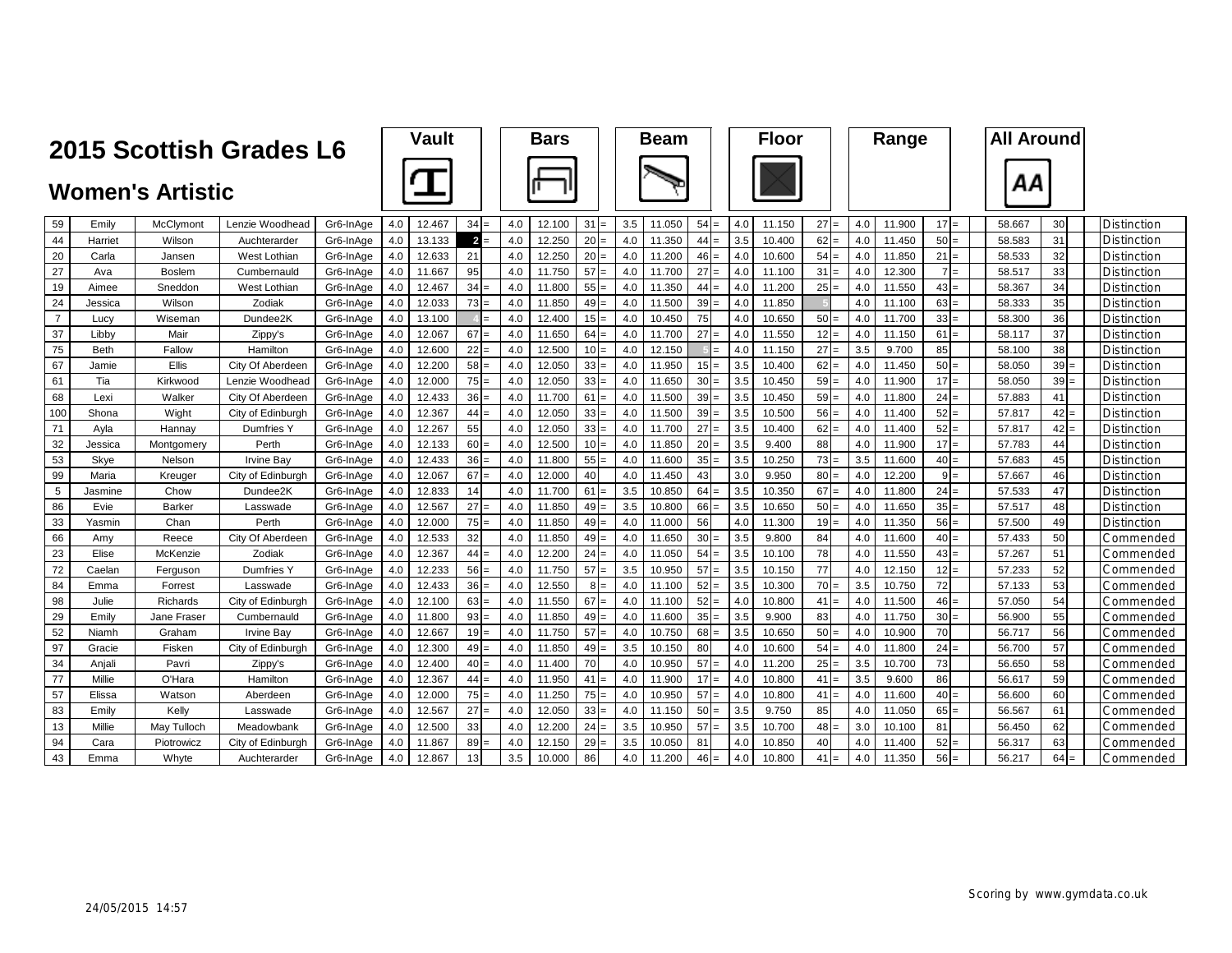|                | 2015 Scottish Grades L6 |                         |                   |           |     | Vault  |                 |     | <b>Bars</b> |           |     | <b>Beam</b> |                |     | <b>Floor</b> |                 |     | Range  |           | <b>All Around</b> |           |      |            |
|----------------|-------------------------|-------------------------|-------------------|-----------|-----|--------|-----------------|-----|-------------|-----------|-----|-------------|----------------|-----|--------------|-----------------|-----|--------|-----------|-------------------|-----------|------|------------|
|                |                         | <b>Women's Artistic</b> |                   |           |     |        |                 |     |             |           |     |             |                |     |              |                 |     |        |           | ΑА                |           |      |            |
| 58             | Anna                    | <b>Brown</b>            | Lenzie Woodhead   | Gr6-InAge | 4.0 | 11.967 | 82              | 4.0 | 11.300      | $72 =$    | 3.5 | 10.850      | 64             | 4.0 | 10.450       | 59              | 4.0 | 11.650 | $35 =$    | 56.217            | 64<br>$=$ |      | Commended  |
| 74             | Anna                    | Smit                    | Hamilton          | Gr6-InAge | 4.0 | 12.300 | 49              | 4.0 | 12.400      | $15 =$    | 3.5 | 11.200      | 46             | 4.0 | 10.950       | 36              | 3.5 | 9.350  | $88 =$    | 56.200            | 66        |      | Commended  |
| 69             | Niamh                   | Rogerson                | City Of Aberdeer  | Gr6-InAge | 4.0 | 11.967 | 82              | 4.0 | 11.950      | 41<br>$=$ | 3.5 | 9.650       | 84<br>$=$      | 4.0 | 10.800       | 41              | 4.0 | 11.650 | $35 =$    | 56.017            | 67        |      | Commended  |
| 8              | Poppy                   | Thompson                | Dundee2K          | Gr6-InAge | 4.0 | 13.100 |                 | 3.5 | 10.750      | 78        | 3.5 | 10.600      | 71<br>$\equiv$ | 4.0 | 9.950        | 80.             | 4.0 | 11.400 | $52 =$    | 55.800            | 68        |      | Commended  |
| 35             | Emily                   | <b>Dickens</b>          | Zippy's           | Gr6-InAge | 4.0 | 12.133 | 60I             | 4.0 | 11.650      | 64<br>$=$ | 3.5 | 10.350      | 77             | 4.0 | 10.500       | 56              | 4.0 | 10.950 | $68 =$    | 55.583            | 69        |      | Commended  |
| 76             | Cara                    | Wong                    | Hamilton          | Gr6-InAge | 4.0 | 12.033 | 73              | 4.0 | 12.150      | $29 =$    | 4.0 | 11.650      | 30             | 3.5 | 10.400       | 62              | 3.5 | 9.300  | 90        | 55.533            | 70        |      | Commended  |
| 80             | Jessica                 | Wilson                  | Allander          | Gr6-InAge | 4.0 | 11.867 | 89              | 4.0 | 11.450      | 69        | 4.0 | 10.900      | 62<br>$\equiv$ | 3.5 | 10.400       | 62              | 4.0 | 10.800 | 71        | 55.417            | 71        |      | Commended  |
| $\mathbf{3}$   | Daisy                   | Lothian                 | Dundee2K          | Gr6-InAge | 4.0 | 13.133 | $\overline{2}$  | 3.5 | 10.350      | 83<br>$=$ | 3.5 | 10.950      | 57             | 3.5 | 10.800       | 41              | 3.0 | 9.900  | 82<br>l=  | 55.133            | 72        |      | Commended  |
| 81             | Cara                    | McAfferty               | Lasswade          | Gr6-InAge | 4.0 | 12.233 | 56              | 3.5 | 9.900       | 87<br>$=$ | 3.5 | 10.800      | 66             | 4.0 | 10.650       | 50              | 4.0 | 11.300 | 58        | 54.883            | 73        |      | Commended  |
| 12             | Grace                   | Hanlon                  | Meadowbank        | Gr6-InAge | 4.0 | 12.100 | 63              | 4.0 | 11.600      | 66        | 2.5 | 9.400       | 87             | 4.0 | 10.700       | 48              | 4.0 | 11.000 | 67        | 54.800            | 74        |      | Commended  |
| $\overline{1}$ | Alex                    | Murray                  | Dundee2K          | Gr6-InAge | 4.0 | 12.933 | 10 <sup>1</sup> | 3.5 | 9.900       | 87<br>$=$ | 3.0 | 10.550      | 73             | 4.0 | 10.900       | 39              | 3.5 | 10.250 | $78 =$    | 54.533            | 75        |      | Commended  |
| 101            | Summer                  | Ross                    | City of Edinburgh | Gr6-InAge | 4.0 | 12.000 | 75              | 4.0 | 11.900      | 47<br>$=$ | 3.5 | 10.300      | 78             | 3.5 | 10.350       | 67              | 3.5 | 9.900  | 82<br>$=$ | 54.450            | 76        |      | Commended  |
| 14             | Olivia                  | Campbell                | Meadowbank        | Gr6-InAge | 4.0 | 12.100 | 63              | 4.0 | 10.600      | 80        | 3.5 | 10.750      | 68<br>$\equiv$ | 3.5 | 10.200       | 75              | 4.0 | 10.500 | 76        | 54.150            | 77        |      | Commended  |
| 65             | Amv                     | Matheson                | City Of Aberdeen  | Gr6-InAge | 4.0 | 12.300 | 49              | 3.5 | 9.800       | 91        | 4.0 | 10.900      | 62<br>$\equiv$ | 3.5 | 9.950        | 80 <sub>1</sub> | 4.0 | 11.100 | 63<br>$=$ | 54.050            | 78        |      | Commended  |
| 73             | Skye                    | Greenland               | Dumfries Y        | Gr6-InAge | 4.0 | 11.900 | 88              | 3.5 | 9.850       | 90        | 3.5 | 10.500      | 74             | 3.5 | 10.300       | 70              | 4.0 | 11.250 | 59        | 53.800            | 79        |      | Commended  |
| 70             | Rosie                   | Beaton                  | City Of Aberdeen  | Gr6-InAge | 4.0 | 11.967 | <b>82</b>       | 4.0 | 11.300      | 72<br>$=$ | 3.0 | 9.650       | 84             | 3.5 | 9.550        | 87              | 4.0 | 11.150 | 61<br>$=$ | 53.617            | 80        |      | Commended  |
| 36             | Lexie                   | Mair                    | Zippy's           | Gr6-InAge | 4.0 | 12.400 | 40              | 4.0 | 10.500      | 82        | 2.5 | 9.600       | 86             | 4.0 | 10.950       | 36              | 3.5 | 10.150 | 80        | 53.600            | 81        |      | Commended  |
| 47             | Ava                     | Deplacido               | Ibex              | Gr6-InAge | 4.0 | 12.600 | 22              | 4.0 | 11.250      | $75 =$    | 3.5 | 10.650      | 70             | 4.0 | 10.200       | $75 =$          | 3.5 | 8.450  | 93        | 53.150            | 82        |      | Commended  |
| 16             | Lila                    | Thomson                 | Phoenix (Forfar   | Gr6-InAge | 4.0 | 11.967 | 82              | 4.0 | 10.700      | 79        | 3.5 | 8.700       | 90             | 3.5 | 10.300       | 70:             | 4.0 | 11.050 | $65 =$    | 52.717            | 83        |      | Commended: |
| 11             | Carys                   | Gillespie               | Meadowbank        | Gr6-InAge | 4.0 | 11.833 | 92              | 4.0 | 11.300      | 72<br>$=$ | 4.0 | 10.400      | 76             | 3.5 | 9.700        | 86              | 3.0 | 9.350  | $88 =$    | 52.583            | 84        |      | Commended  |
| 21             | Kaie-Lee                | Disbury                 | Angus Axis        | Gr6-InAae | 4.0 | 11.800 | 93              | 3.5 | 9.300       | 92        | 4.0 | 10.600      | 71<br>$\equiv$ | 3.5 | 10.250       | $73 =$          | 4.0 | 10.600 | 75        | 52.550            | 85        |      | Commended  |
| 79             | Ellie                   | MacCalman               | Allander          | Gr6-InAge | 4.0 | 12.067 | 67<br>Ξ         | 4.0 | 11.750      | 57<br>l=  | 4.0 | 9.950       | 82             | 3.5 | 10.350       | 67              | 3.0 | 8.050  | 95        | 52.167            | 86        | Pass |            |
| 48             | Molly                   | <b>Buckley</b>          | Ibex              | Gr6-InAae | 4.0 | 12.433 | 36              | 3.5 | 9.000       | 93        | 4.0 | 10.300      | 78<br>Ξ        | 3.5 | 10.000       | 79              | 4.0 | 10.250 | $78 =$    | 51.983            | 87        | Pass |            |
| 22             | <b>Breigh</b>           | Darcy                   | Chalkys           | Gr6-InAge | 4.0 | 11.967 | 82              | 4.0 | 11.950      | 41<br>$=$ | 2.5 | 7.800       | 96             | 4.0 | 11.150       | 27              | 3.0 | 8.900  | 91        | 51.767            | 88        | Pass |            |
| 51             | Nicole                  | McLaren                 | Gymtrix           | Gr6-InAge | 4.0 | 12.300 | 49              | 4.0 | 10.350      | 83<br>$=$ | 3.0 | 8.750       | 89             | 4.0 | 9.150        | 91              | 4.0 | 10.950 | 68        | 51.500            | 89        | Pass |            |
| 50             | Mandy                   | Kabanda                 | Gymtrix           | Gr6-InAge | 4.0 | 12.000 | $75 =$          | 4.0 | 10.550      | 81        | 2.5 | 8.300       | 94             | 3.5 | 9.250        | 90              | 4.0 | 10.350 | 77        | 50.450            | 90        | Pass |            |
| 49             | Eve                     | Greenwell               | Gymtrix           | Gr6-InAge | 4.0 | 12.000 | $75 =$          | 4.0 | 10.950      | 77        | 3.0 | 9.100       | 88             | 4.0 | 8.900        | 92              | 3.0 | 8.800  | 92        | 49.750            | 91        | Pass |            |
| 17             | Olivia                  | Kelly                   | Phoenix (Forfar)  | Gr6-InAge | 4.0 | 12.133 | $60 =$          | 3.5 | 8.100       | 94        | 4.0 | 9.850       | 83             | 3.0 | 8.700        | 94              | 4.0 | 10.650 | 74        | 49.433            | 92        | Pass |            |
| 10             | Ella                    | Steedman                | <b>ELGA</b>       | Gr6-InAae | 4.0 | 12.667 | $19 =$          | 3.5 | 9.900       | 87<br>l=  | 3.0 | 8.650       | 91             | 3.5 | 8.900        | $92 =$          | 3.5 | 8.100  | 94        | 48.217            | 93        | Pass |            |
| 15             | Kava                    | Eggleton-Hunte          | Phoenix (Forfar)  | Gr6-InAge | 4.0 | 11.867 | 89I             | 3.5 | 7.350       | 95        | 3.5 | 8.500       | 92             | 3.0 | 8.500        | 95              | 4.0 | 9.900  | 82        | 46.117            | 94        |      |            |
| 56             | Hannah                  | Thomsor                 | Magic             | Gr6-InAge | 4.0 | 11.567 | 96              | 4.0 | 10.050      | 85        | 2.5 | 7.950       | 95             | 4.0 | 9.350        | 89              | 2.5 | 6.900  | 96        | 45.817            | 95        |      |            |
| 9              | Amv                     | Russell                 | Alloa             | Gr6-InAge | 4.0 | 12.600 | 22              | 2.5 | 5.050       | 96        | 3.0 | 8.450       | 93             | 3.0 | 6.800        | 96              | 3.5 | 9.550  | 87        | 42.450            | 96        |      |            |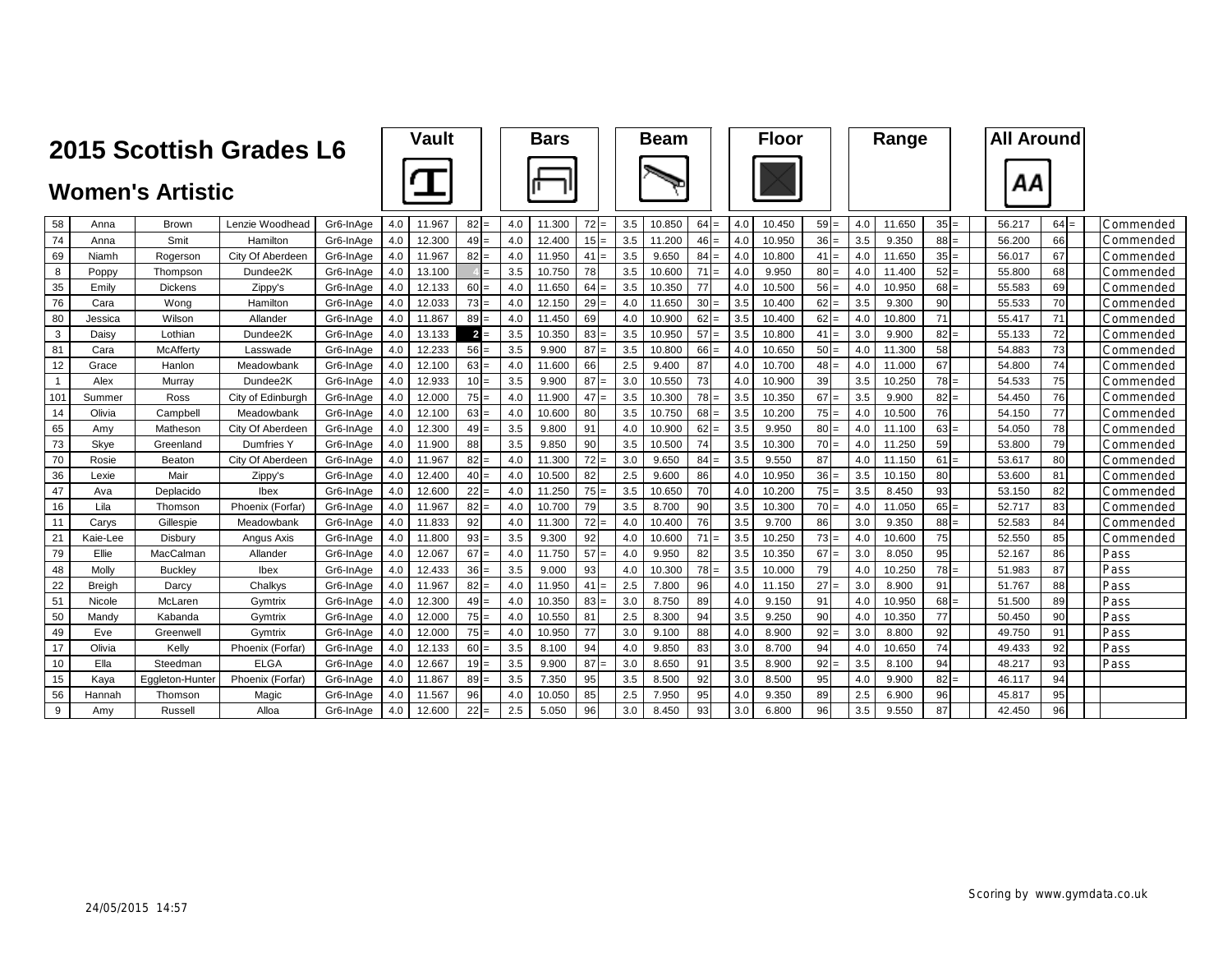## **2015 Scottish Grades L6**

## **Women's Artistic**









Gr6-OutAge

| <b>No</b> | Name     |               | Club              | Comp       | D   | <b>VT</b> |                | D   | <b>UB</b> |                | D   | <b>BB</b> |                       | D              | FX     |                | D   | RC     |                 | АА     |                |                    |
|-----------|----------|---------------|-------------------|------------|-----|-----------|----------------|-----|-----------|----------------|-----|-----------|-----------------------|----------------|--------|----------------|-----|--------|-----------------|--------|----------------|--------------------|
| 161       | Natasha  | Masson        | Garioch           | Gr6-OutAge | 4.0 | 12.733    |                | 4.0 | 12.750    | $\overline{2}$ | 4.0 | 12.150    | =                     | 4 <sub>c</sub> | 12.000 | $\overline{2}$ | 3.5 | 11.950 | $111 =$         | 61.583 |                | Distinction        |
| 105       | Libby    | Duke          | City of Edinburgh | Gr6-OutAge | 4.0 | 12.500    | $13 =$         | 4.0 | 12.650    | $=$            | 4.0 | 12.150    | $=$                   | 4.0            | 12.050 |                | 4.0 | 11.300 | $37 =$          | 60.650 | $\overline{2}$ | <b>Distinction</b> |
| 136       | Holly    | Wilson        | West Lothian      | Gr6-OutAge | 4.0 | 12.667    |                | 4.0 | 12.450    |                | 3.5 | 11.850    | $15 =$                | 4.0            | 11.200 | $16 =$         | 4.0 | 12,200 |                 | 60.367 | $\mathbf{3}$   | Distinction        |
| 176       | Olivia   | Bennewith     | Cumbernauld       | Gr6-OutAge | 4.0 | 12.267    | $42 =$         | 4.0 | 11.650    | $36 =$         | 4.0 | 12.000    | 12                    | 4.0            | 11.850 | 3              | 4.0 | 12.500 |                 | 60.267 |                | <b>Distinction</b> |
| 166       | Jessica  | Robertson     | Fife              | Gr6-OutAge | 4.0 | 12.200    | $52 =$         | 4.0 | 12.600    |                | 4.0 | 12.150    |                       | 4.0            | 11.350 | $10 =$         | 4.0 | 11.950 | $11 =$          | 60.250 |                | Distinction        |
| 178       | Sophie   | Craig         | Cumbernauld       | Gr6-OutAge | 4.0 | 12.300    | $35 =$         | 4.0 | 11.850    | $26 =$         | 4.0 | 11.700    | $19 =$                | 4.0            | 11.450 | $8 =$          | 4.0 | 12.950 |                 | 60.250 |                | Distinction        |
| 137       | Taylor   | Campbell      | West Lothian      | Gr6-OutAge | 4.0 | 12.433    | $20 =$         | 4.0 | 12.300    |                | 4.0 | 12.500    |                       | 4.0            | 11.200 | $16 =$         | 4.0 | 11.600 | $27 =$          | 60.033 |                | Distinction        |
| 167       | Kendall  | Roy           | Kircaldy          | Gr6-OutAge | 4.0 | 12.367    | $26 =$         | 4.0 | 12.850    |                | 4.0 | 12.400    | $2 =$                 | 3.5            | 10.350 | $51 =$         | 4.0 | 11.950 | $11 =$          | 59.917 | 8              | <b>Distinction</b> |
| 139       | Emma     | McConnachie   | Largs             | Gr6-OutAge | 4.0 | 12.500    | $13 =$         | 4.0 | 11.500    | $42 =$         | 4.0 | 12.400    | $\overline{2}$<br>$=$ | 4.0            | 11.550 |                | 4.0 | 11.900 | $14 =$          | 59.850 | 9              | Distinction        |
| 103       | Grace    | Jones         | City of Edinburgh | Gr6-OutAge | 4.0 | 12.633    |                | 4.0 | 12.400    |                | 4.0 | 12.100    | 9<br>$=$              | 3.5            | 10.650 | $41 =$         | 4.0 | 12.050 | $7 =$           | 59.833 | 10             | <b>Distinction</b> |
| 104       | Iona     | Patrick       | City of Edinburgh | Gr6-OutAge | 4.0 | 12.267    | $42 =$         | 4.0 | 12.450    | $=$            | 4.0 | 11.700    | $19 =$                | 4.0            | 11.200 | $16 =$         | 4.0 | 12.000 | 10 <sup>1</sup> | 59.617 | 11             | Distinction        |
| 181       | Freva    | MacLean       | Lenzie Woodhead   | Gr6-OutAge | 4.0 | 12.133    | $60 =$         | 4.0 | 12.100    | $16 =$         | 4.0 | 11.700    | $19 =$                | 4.0            | 11.350 | $10 =$         | 4.0 | 12.300 |                 | 59.583 | $12 =$         | <b>Distinction</b> |
| 124       | Kimberlv | McKenna       | Allander          | Gr6-OutAge | 4.0 | 12.433    | $20 =$         | 4.0 | 11.950    | $21 =$         | 4.0 | 11.400    | 36                    | 4.0            | 10.950 | $31 =$         | 4.0 | 12.850 | $\overline{2}$  | 59.583 | $12 =$         | <b>Distinction</b> |
| 122       | Emi      | Gillespie     | Allander          | Gr6-OutAge | 4.0 | 12.300    | $35 =$         | 4.0 | 11.700    | $33 =$         | 4.0 | 12.100    | $9 =$                 | 4.0            | 11.650 |                | 4.0 | 11.550 | 30 <sup>1</sup> | 59.300 | 14             | <b>Distinction</b> |
| 117       | Lucv     | Anderson      | Kestrel           | Gr6-OutAge | 4.0 | 12.467    | $16 =$         | 4.0 | 12.250    | $10 =$         | 4.0 | 11.900    | $13 =$                | 4.0            | 11.050 | $26 =$         | 3.5 | 11.600 | $27 =$          | 59.267 | $15 =$         | Distinction        |
| 109       | Sarah    | Gillies       | Aberdeen          | Gr6-OutAge | 4.0 | 13.067    | $\overline{2}$ | 4.0 | 11.900    | $24 =$         | 4.0 | 11.650    | $22 =$                | 4.0            | 10.850 | $34 =$         | 4.0 | 11.800 | $18 =$          | 59.267 | $15 =$         | Distinction        |
| 140       | Orla     | Mcgeehan      | Largs             | Gr6-OutAge | 4.0 | 12.400    | $23 =$         | 4.0 | 12.150    | $13 =$         | 3.5 | 11.500    | 28                    | 4.0            | 11.450 | 8 <sub>1</sub> | 4.0 | 11.700 | $22 =$          | 59.200 | 17             | <b>Distinction</b> |
| 163       | Grace    | <b>Barrie</b> | Fife              | Gr6-OutAge | 4.0 | 12.400    | $23 =$         | 4.0 | 12.150    | $13 =$         | 4.0 | 11.900    | $13 =$                | 4.0            | 11.250 | 15             | 4.0 | 11.250 | $43 =$          | 58.950 | 18             | Distinction        |
| 164       | Isobel   | Russell       | Fife              | Gr6-OutAge | 4.0 | 12.533    | $10 =$         | 4.0 | 12.650    | $3 -$          | 4.0 | 11.800    | 17                    | 3.5            | 10.150 | 59.            | 4.0 | 11.800 | $18 =$          | 58.933 | 19             | Distinction        |
| 186       | Ella     | Wilson        | Auchterarder      | Gr6-OutAge | 4.0 | 12.500    | $13 =$         | 4.0 | 12.100    | $16 =$         | 4.0 | 11.750    | 18                    | 4.0            | 11.300 | $12 =$         | 4.0 | 11.150 | $49 =$          | 58.800 | 20             | <b>Distinction</b> |
| 184       | Erin     | Adams         | City Of Aberdeen  | Gr6-OutAge | 4.0 | 12.467    | $16 =$         | 4.0 | 11.850    | 26:            | 4.0 | 11.850    | $15 =$                | 3.5            | 10.650 | $41 =$         | 4.0 | 11.900 | $14 =$          | 58.717 | 21             | Distinction        |
| 165       | Jasmine  | Jogee         | Fife              | Gr6-OutAge | 4.0 | 12.133    | $60 =$         | 4.0 | 12.000    | 20             | 4.0 | 12.250    |                       | 4.0            | 11.300 | $12 =$         | 3.5 | 11.000 | $53 =$          | 58.683 | 22             | <b>Distinction</b> |
| 114       | Lauren   | Coull         | Beacon            | Gr6-OutAge | 4.0 | 12.433    | $20 =$         | 4.0 | 12.150    | $13 =$         | 4.0 | 11.500    | 28<br>$=$             | 4.0            | 11.200 | $16 =$         | 4.0 | 11.350 | $35 =$          | 58.633 | 23             | Distinction        |
| 185       | Mya      | Richardson    | <b>Balwearie</b>  | Gr6-OutAge | 4.0 | 12.367    | $26 =$         | 4.0 | 11.850    | $26 =$         | 4.0 | 12.200    |                       | 4.0            | 11.500 |                | 3.5 | 10.700 | $63 =$          | 58.617 | 24             | <b>Distinction</b> |
| 162       | Ellie    | Davidson      | Fife              | Gr6-OutAge | 4.0 | 12.067    | $68 =$         | 4.0 | 12.250    | $10 =$         | 4.0 | 11.650    | 22<br>$=$             | 3.5            | 10.600 | $44 =$         | 4.0 | 11.800 | $18 =$          | 58.367 | 25             | Distinction        |
| 133       | Fern     | Moir          | Perth             | Gr6-OutAge | 4.0 | 13.000    | 3              | 4.0 | 11.150    | $49 =$         | 4.0 | 11.650    | 22                    | 4.0            | 11.100 | 23             | 3.5 | 11.200 | $46 =$          | 58.100 | 26             | Distinction        |
| 135       | Rosie    | Clark         | Perth             | Gr6-OutAge | 4.0 | 13.200    |                |     | 11.650    | 36<br>ı=       | 3.5 | 10.550    | 57<br>$=$             | 3.5            | 10.800 | $36 =$         | 4.0 | 11.600 | $27 =$          | 57.800 | 27             | Distinction        |
| 187       | Olivia   | <b>Black</b>  | Auchterarder      | Gr6-OutAge | 4.0 | 12.533    | $10 =$         | 4.0 | 11.600    | $\mathbf{A}$   | 3.5 | 10.400    | 59                    | 4.0            | 11.600 |                | 4.0 | 11.650 | $24 =$          | 57.783 | 28             | Distinction        |
| 144       | Olivia   | Crawford      | <b>Irvine Bay</b> | Gr6-OutAge | 4.0 | 12.300    | $35 =$         |     | 12.100    |                | 3.5 | 11.000    | 47<br>$=$             | 4.0            | 10.950 | $31 =$         | 4.0 | 11.350 | $35 =$          | 57.700 | 29             | Distinction        |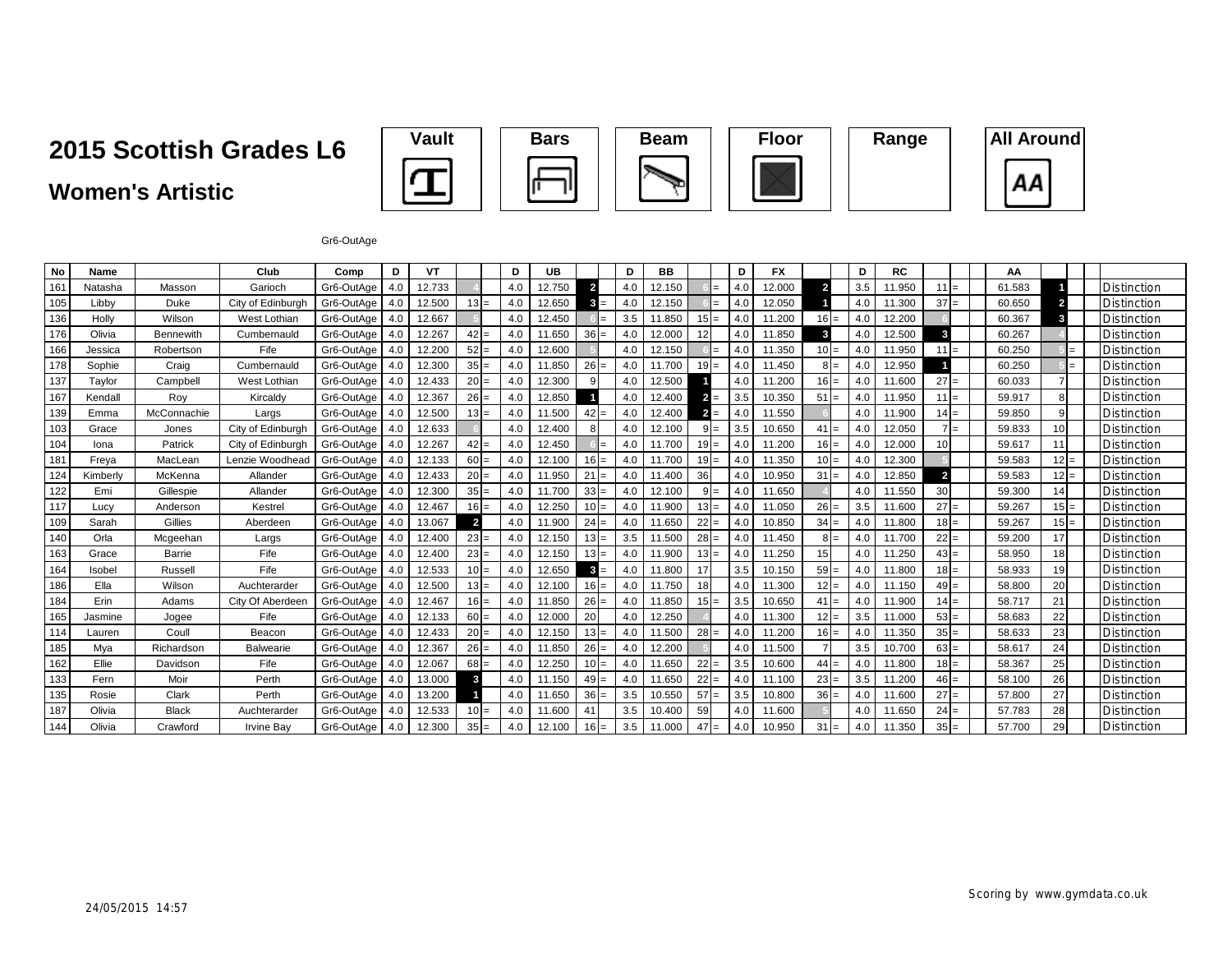|     | 2015 Scottish Grades L6                                                |                       |                   |            |     | Vault  |                |     | <b>Bars</b> |           |            | <b>Beam</b> |                |     | <b>Floor</b> |                 |     | Range  |           | <b>All Around</b> |        |                    |
|-----|------------------------------------------------------------------------|-----------------------|-------------------|------------|-----|--------|----------------|-----|-------------|-----------|------------|-------------|----------------|-----|--------------|-----------------|-----|--------|-----------|-------------------|--------|--------------------|
|     | <b>Women's Artistic</b><br>Gr6-OutAge<br>Cumbernauld<br>Lucy<br>Garvie |                       |                   |            |     |        |                |     |             |           |            |             |                |     |              |                 |     |        |           | ΑА                |        |                    |
| 175 |                                                                        |                       |                   |            | 4.0 | 12.300 | $35 =$         | 3.5 | 10.750      | 64        | 4.0        | 11.450      | 32             | 3.5 | 10.750       | 39              | 4.0 | 12.400 |           | 57.650            | 30     | <b>Distinction</b> |
| 138 | Rachel                                                                 | Robertson             | Largs             | Gr6-OutAge | 4.0 | 12.467 | 16             | 4.0 | 10.800      | 63        | 4.0        | 11.300      | 37             | 4.0 | 11.100       | 23              | 4.0 | 11.850 | 17        | 57.517            | 31     | Distinction        |
| 156 | Niamh                                                                  | Rossi                 | Dundee2K          | Gr6-OutAge | 4.0 | 12.100 | 64             | 4.0 | 11.650      | $36 =$    | 4.0        | 11.250      | 38             | 4.0 | 11.200       | 16              | 3.5 | 11.200 | $46 =$    | 57.400            | 32     | Commended          |
| 123 | Kate                                                                   | Young                 | Allander          | Gr6-OutAge | 4.0 | 12.467 | 16             | 4.0 | 11.900      | 24        | 3.0<br>l=  | 9.750       | 75             | 4.0 | 11.200       | 16              | 4.0 | 11.900 | 14<br>$=$ | 57.217            | 33     | Commended          |
| 183 | Caitlin                                                                | Cox                   | City Of Aberdeer  | Gr6-OutAge | 4.0 | 12.567 | 7 <sup>1</sup> | 4.0 | 11.050      | 52<br>$=$ | 4.0        | 11.450      | 32             | 3.5 | 10.250       | 55              | 4.0 | 11.700 | 22        | 57.017            | 34     | Commended          |
| 147 | Ingrid                                                                 | Arthur                | Alloa             | Gr6-OutAge | 4.0 | 12.333 | 33             | 4.0 | 11.150      | 49        | 4.0<br>$=$ | 11.450      | 32             | 4.0 | 10.850       | 34              | 4.0 | 11.200 | $46 =$    | 56.983            | 35     | Commended          |
| 155 | Emily                                                                  | Strachan              | Dundee2K          | Gr6-OutAge | 4.0 | 12.267 | 42             | 4.0 | 11.450      | 44        | 4.0<br>l=  | 11.550      | 27             | 4.0 | 10.600       | 44              | 3.5 | 11.100 | 51        | 56.967            | $36 =$ | Commended          |
| 102 | Abby                                                                   | Tindall               | City of Edinburgh | Gr6-OutAge | 4.0 | 12.567 | 7 <sup>1</sup> | 3.5 | 10.450      | 69        | 3.5        | 10.750      | 52             | 4.0 | 11.150       | 22              | 4.0 | 12.050 | $7 =$     | 56.967            | $36 =$ | Commended          |
| 168 | Annie                                                                  | Herd                  | Duo               | Gr6-OutAge | 4.0 | 12.033 | 70             | 4.0 | 11.500      |           | 3.5        | 11.200      | 39             | 4.0 | 10.700       | 40              | 4.0 | 11.500 | 31<br>$=$ | 56.933            | 38     | Commended          |
| 158 | Ruby                                                                   | Scott                 | Dundee2K          | Gr6-OutAge | 4.0 | 12.367 | 26             | 4.0 | 11.850      | $26 =$    | 4.0        | 10.550      | 57             | 3.5 | 10.650       | 41              | 4.0 | 11.500 | 31<br>$=$ | 56.917            | 39     | Commended          |
| 177 | Rebecca                                                                | Dunbar                | Cumbernauld       | Gr6-OutAge | 4.0 | 12.367 | 26             | 3.5 | 9.900       | 72        | 4.0        | 11.600      | 25<br>$\equiv$ | 3.5 | 10.950       | 31              | 4.0 | 12.050 | $7 =$     | 56.867            | 40     | .`ommended         |
| 160 | Tianah                                                                 | Scott                 | Dundee2K          | Gr6-OutAge | 4.0 | 11.933 | 76             | 4.0 | 12.200      | 12        | 3.5        | 10.750      | 52             | 4.0 | 10.600       | 44              | 4.0 | 11.300 | 37        | 56.783            | 41     | Commended          |
| 125 | Millie                                                                 | <b>Marriot Laurie</b> | Allander          | Gr6-OutAge | 4.0 | 12.200 | 52             | 4.0 | 10.700      | $65 =$    | 4.0        | 12.100      | $9 =$          | 4.0 | 11.050       | 26 <sub>1</sub> | 4.0 | 10.700 | $63 =$    | 56.750            | 42     | Commended          |
| 154 | Aimee                                                                  | Tront                 | Dundee2K          | Gr6-OutAge | 4.0 | 12.033 | 70             | 4.0 | 11.700      | $33 =$    | 4.0        | 11.500      | 28<br>$=$      | 3.5 | 10.450       | 47              | 4.0 | 11.000 | $53 =$    | 56.683            | 43     | Commended          |
| 142 | Zoe                                                                    | O'Donnell             | Largs             | Gr6-OutAge | 4.0 | 12.167 | 58             | 4.0 | 11.750      | 32        | 4.0        | 11.450      | 32             | 3.5 | 9.900        | 64              | 4.0 | 11.400 | 34        | 56.667            | 44     | Commended          |
| 121 | <b>Beth</b>                                                            | Raeside               | Allander          | Gr6-OutAge | 4.0 | 12.567 | $7 \,$         | 4.0 | 10.900      | $58 =$    | 4.0        | 11.200      | $39 =$         | 4.0 | 10.800       | 36 <sub>1</sub> | 4.0 | 10.900 | 59        | 56.367            | $45 =$ | Commended          |
| 108 | Poppy                                                                  | Leiper                | Aberdeer          | Gr6-OutAge | 4.0 | 12.367 | 26             | 4.0 | 11.950      | 21        | 3.5<br>$=$ | 10.250      | 62             | 3.5 | 10.350       | 51              | 4.0 | 11.450 | 33        | 56.367            | $45 =$ | Commended          |
| 113 | Keira                                                                  | Hair                  | Beacon            | Gr6-OutAge | 4.0 | 12.300 | 35             | 3.5 | 10.700      | $65 =$    | 3.5        | 10.900      | 49<br>$\equiv$ | 4.0 | 11.050       | 26              | 4.0 | 11.300 | 37        | 56.250            | 47     | Commended          |
| 143 | Aimie                                                                  | Taylor                | lrvine Ba         | Gr6-OutAge | 4.0 | 12.167 | 58             | 4.0 | 11.700      | $33 =$    | 3.5        | 10.200      | 66             | 4.0 | 11.000       | 30              | 4.0 | 11.150 | $49 =$    | 56.217            | 48     | Commended          |
| 172 | Lara                                                                   | McLeod                | Ibex              | Gr6-OutAge | 4.0 | 12.100 | 64             | 4.0 | 11.650      | $36 =$    | 4.0        | 11.600      | 25             | 3.5 | 9.800        | 68              | 3.5 | 10.600 | 67        | 55.750            | 49     | Commended          |
| 141 | Rebecca                                                                | Ralston               | Largs             | Gr6-OutAge | 4.0 | 12.300 | 35             | 4.0 | 10.900      | 58        | 4.0<br>l=  | 11.150      | 43             | 3.5 | 10.200       | 57              | 4.0 | 11.000 | 53<br>$=$ | 55.550            | 50     | Commended          |
| 150 | Kara                                                                   | Nelson                | Alloa             | Gr6-OutAge | 4.0 | 12.133 | 60             | 4.0 | 10.600      | 67        | 4.0        | 11.100      | 44             | 4.0 | 10.300       | 54              | 4.0 | 11.300 | 37        | 55.433            | 51     | Jommended          |
| 107 | Lauretta                                                               | Jack                  | Aberdeen          | Gr6-OutAge | 4.0 | 12.267 | 42             | 4.0 | 11.250      | 48        | 3.5        | 10.000      | 69             | 3.5 | 10.250       | 55              | 4.0 | 11.650 | 24<br>$=$ | 55.417            | 52     | Commended          |
| 134 | Lila                                                                   | Moir                  | Perth             | Gr6-OutAge | 4.0 | 12.533 | 10             | 4.0 | 11.350      | 47        | 3.5        | 10.150      | 67             | 3.5 | 10.350       | 51              | 4.0 | 11.000 | $53 =$    | 55.383            | 53     | Commended          |
| 174 | Zoe                                                                    | Valentine             | Ibex              | Gr6-OutAae | 4.0 | 12.233 | 48             | 4.0 | 11.800      | 31        | 4.0        | 11.000      | 47             | 3.5 | 8.900        | 81              | 4.0 | 11.300 | 37        | 55.233            | 54     | Commended          |
| 128 | Grace                                                                  | Harley                | <b>ELGA</b>       | Gr6-OutAae | 4.0 | 12.200 | 52             | 4.0 | 11.950      | 21        | 3.5<br>$=$ | 10.650      | 56             | 3.5 | 10.100       | 61              | 3.0 | 10.250 | 70        | 55.150            | 55     | Commended          |
| 131 | Olivia                                                                 | McDonald              | <b>ELGA</b>       | Gr6-OutAge | 4.0 | 12.233 | 48             | 4.0 | 11.050      | 52        | 3.5<br>$=$ | 11.050      | 45             | 3.5 | 9.800        | 68              | 3.5 | 11.000 | 53<br>$=$ | 55.133            | 56     | Commended          |
| 173 | Lia                                                                    | Morrison              | Ibex              | Gr6-OutAge | 4.0 | 12.233 | 48             | 4.0 | 11.000      | $55 =$    | 4.0        | 11.200      | $39 =$         | 3.5 | 10.000       | 63              | 3.5 | 10.550 | 68        | 54.983            | 57     | Commended          |
| 171 | Eve                                                                    | Davie                 | Ibex              | Gr6-OutAge | 4.0 | 12.233 | 48             | 3.5 | 9.400       | 75        | 4.0        | 10.900      | 49             | 4.0 | 11.100       | 23              | 4.0 | 11.250 | 43        | 54.883            | 58     | Commended          |
| 145 | Cairstegena                                                            | Scotland              | Alloa             | Gr6-OutAge | 4.0 | 12.100 | 64             | 4.0 | 11.150      | $49 =$    | 3.5        | 10.300      | $60 =$         | 4.0 | 10.400       | 50              | 4.0 | 10.750 | $60 =$    | 54.700            | 59     | Commended          |
| 127 | Amv                                                                    | Reid                  | <b>ELGA</b>       | Gr6-OutAae | 4.0 | 12.200 | 52             | 4.0 | 10.900      | $58 =$    | 3.5        | 9.350       | 78             | 4.0 | 11.050       | 26              | 4.0 | 11.000 | 53<br>l=  | 54.500            | 60     | Commended          |
| 112 | Anna                                                                   | Duguid                | Beacon            | Gr6-OutAge | 4.0 | 11.700 | 81             | 4.0 | 12.050      | 19        | 3.5        | 11.050      | 45             | 3.5 | 10.450       | 47              | 3.5 | 9.000  | 77        | 54.250            | 61     | Commended          |
| 180 | Cara                                                                   | Nelson                | Lenzie Woodhea    | Gr6-OutAge | 4.0 | 12.400 | 23             | 4.0 | 11.050      | 52        | 3.5<br>$=$ | 9.200       | 79             | 3.5 | 9.850        | 67              | 4.0 | 11.750 | 21        | 54.250            | 61     | Commended          |
| 157 | Reece                                                                  | Livie                 | Dundee2K          | Gr6-OutAge | 4.0 | 12.300 | 35             | 3.5 | 8.100       | 79        | 4.0        | 11.200      | 39             | 4.0 | 11.300       | 12              | 4.0 | 11.300 | 37        | 54.200            | 63     | iended<br>∶omn     |
| 169 | Fave                                                                   | Sutherland            | Duo               | Gr6-OutAge | 4.0 | 12.033 | 70             | 3.5 | 10.150      | 71        | 4.0        | 11.500      | 28             | 3.5 | 9.600        | 74              | 4.0 | 10.750 | 60        | 54.033            | 64     | Commended          |